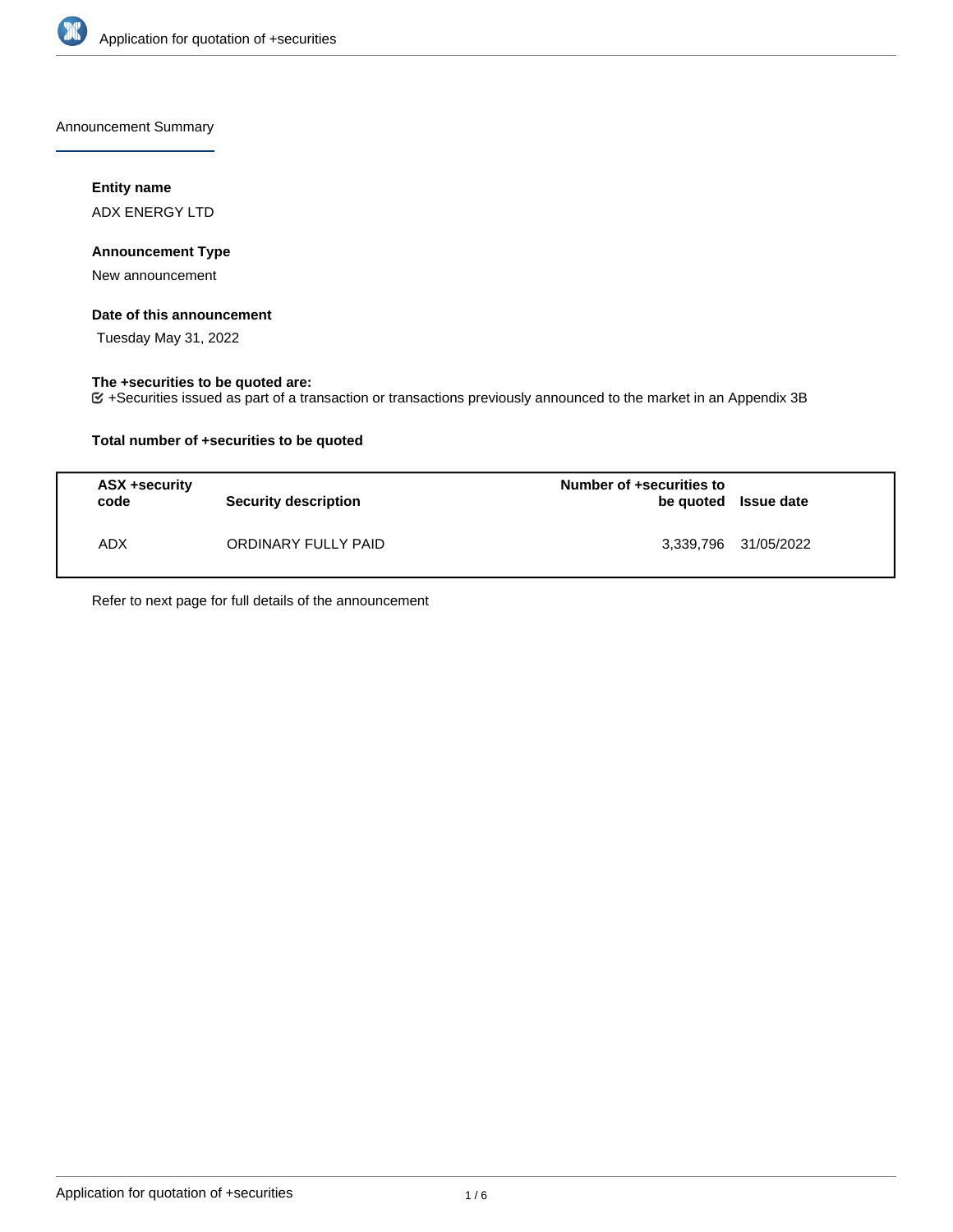

Part 1 - Entity and announcement details

# **1.1 Name of entity**

ADX ENERGY LTD

We (the entity named above) apply for +quotation of the following +securities and agree to the matters set out in Appendix 2A of the ASX Listing Rules.

**1.2 Registered number type** ABN

**Registration number** 50009058646

**1.3 ASX issuer code** ADX

**1.4 The announcement is**

New announcement

### **1.5 Date of this announcement**

31/5/2022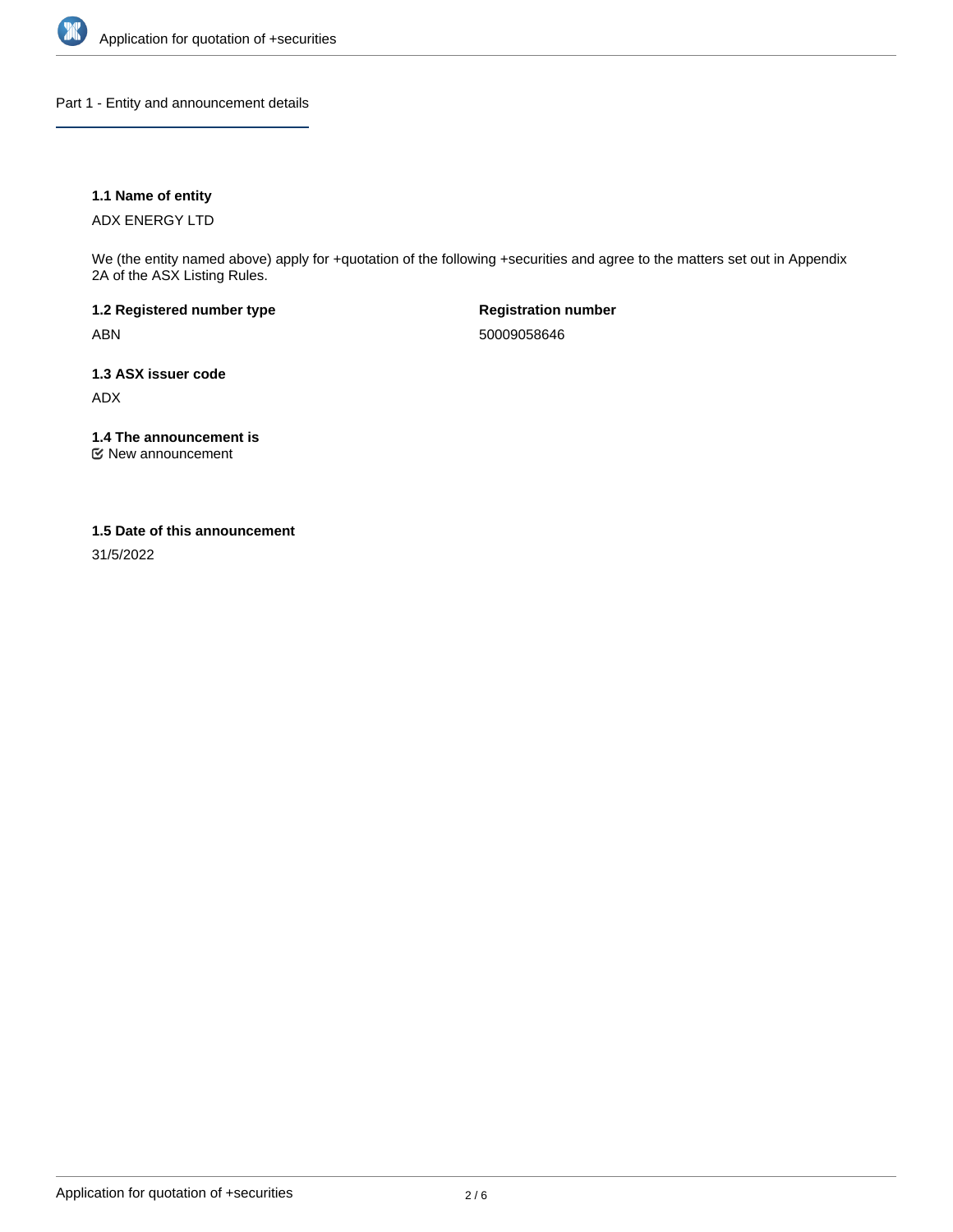

# Part 2 - Type of Issue

### **2.1 The +securities to be quoted are:**

+Securities issued as part of a transaction or transactions previously announced to the market in an Appendix 3B

#### **Previous Appendix 3B details:**

| <b>Announcement Date and</b><br>Time | <b>Announcement Title</b>                   | Selected Appendix 3B to submit quotation<br>reguest |  |
|--------------------------------------|---------------------------------------------|-----------------------------------------------------|--|
| 10-Mav-2022 11:59                    | New - Proposed issue of securities -<br>ADX | A placement or other type of issue                  |  |

# **2.3a.2 Are there any further issues of +securities yet to take place to complete the transaction(s) referred to in the Appendix 3B?**

# Yes

### **2.3a.3 Please provide details of the further issues of +securities yet to take place to complete the transaction(s) referred to in the Appendix 3B**

Up to 7,785,204 shares to be issued to directors in lieu of portion of fees for 2022.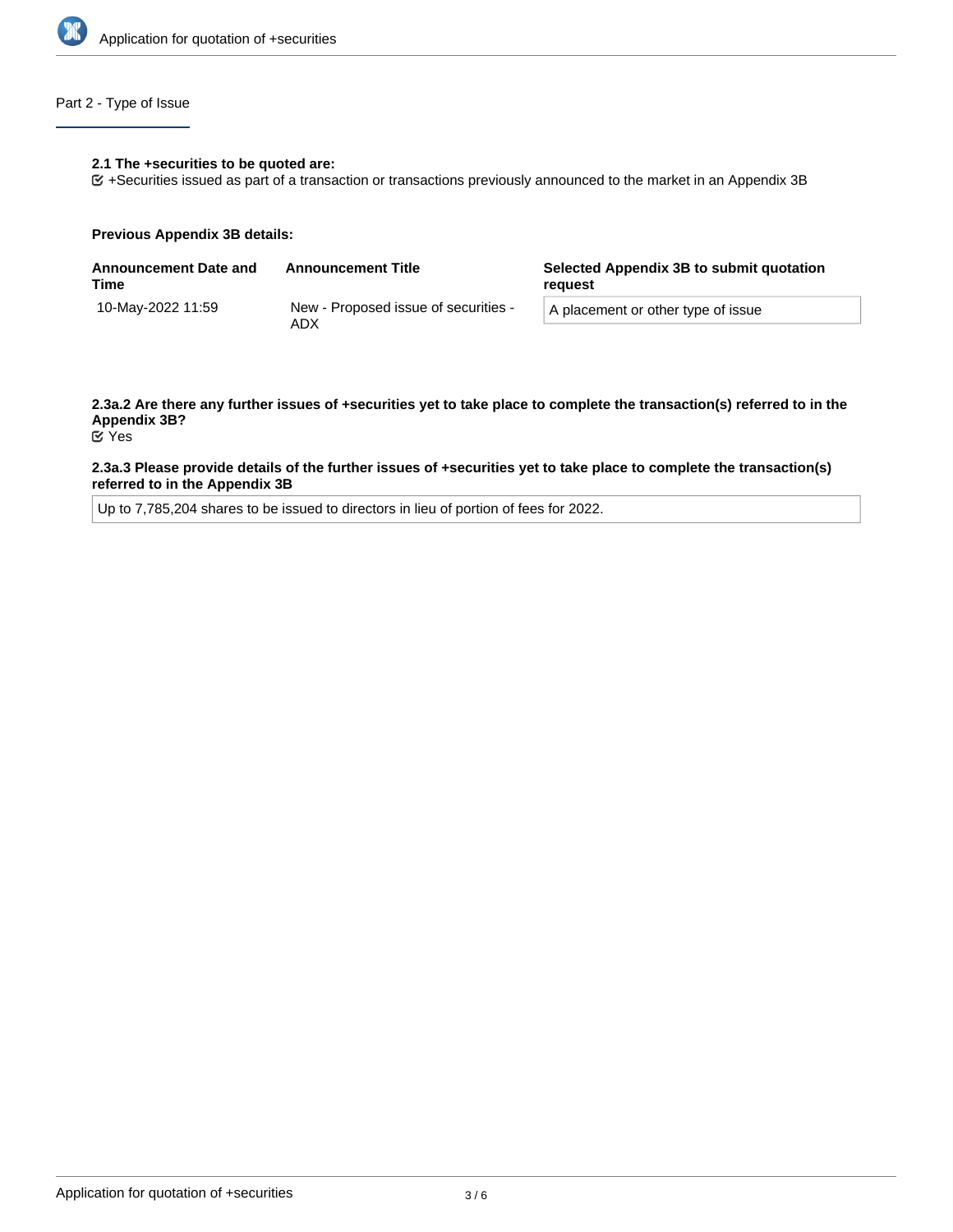

Part 3A - number and type of +securities to be quoted where issue has previously been notified to ASX in an Appendix 3B

### Placement Details

**ASX +security code and description**

ADX : ORDINARY FULLY PAID

**Issue date**

31/5/2022

Distribution Schedule

**Provide a distribution schedule for the new +securities according to the categories set out in the left hand column including the number of recipients and the total percentage of the new +securities held by the recipients in each category.**

| Number of +securities held | <b>Number of holders</b> | Total percentage of +securities held<br>For example, to enter a value of 50%<br>please input as 50.00 |
|----------------------------|--------------------------|-------------------------------------------------------------------------------------------------------|
| $1 - 1,000$                |                          | $\%$                                                                                                  |
| $1,001 - 5,000$            |                          | $\%$                                                                                                  |
| $5,001 - 10,000$           |                          | %                                                                                                     |
| 10,001 - 100,000           |                          | %                                                                                                     |
| 100,001 and over           |                          | $\%$                                                                                                  |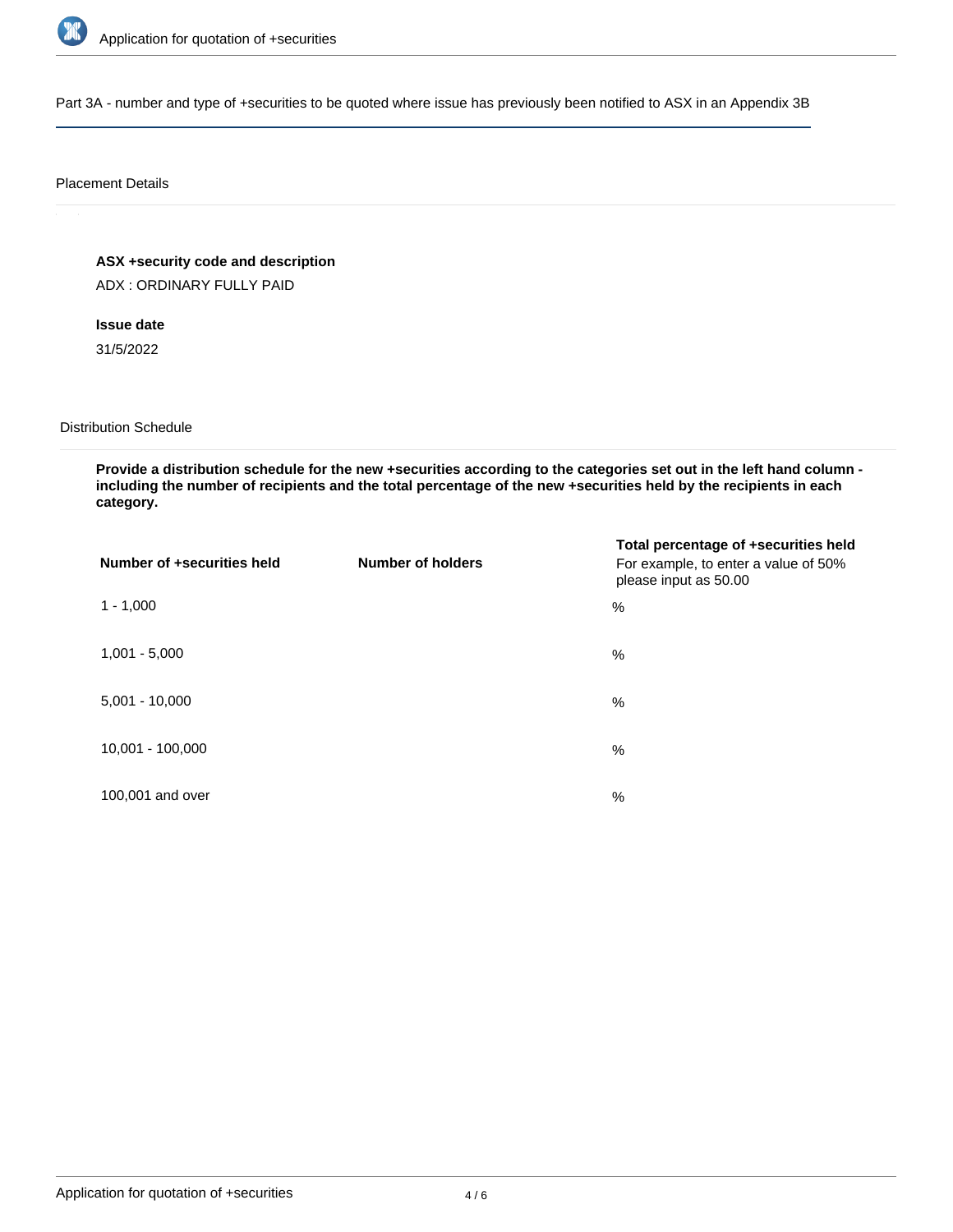

Issue details

# **Number of +securities to be quoted**

3,339,796

### **Are the +securities being issued for a cash consideration?**

No

# **Please describe the consideration being provided for the +securities**

Shares issued in lieu of portion of Director fees for the quarter ended 31 March 2022 totalling \$26,718.41

# **Please provide an estimate (in AUD) of the value of the consideration being provided per +security for the +securities to be quoted**

0.008000

# **Any other information the entity wishes to provide about the +securities to be quoted**

Approved by Shareholders on 27 May 2022